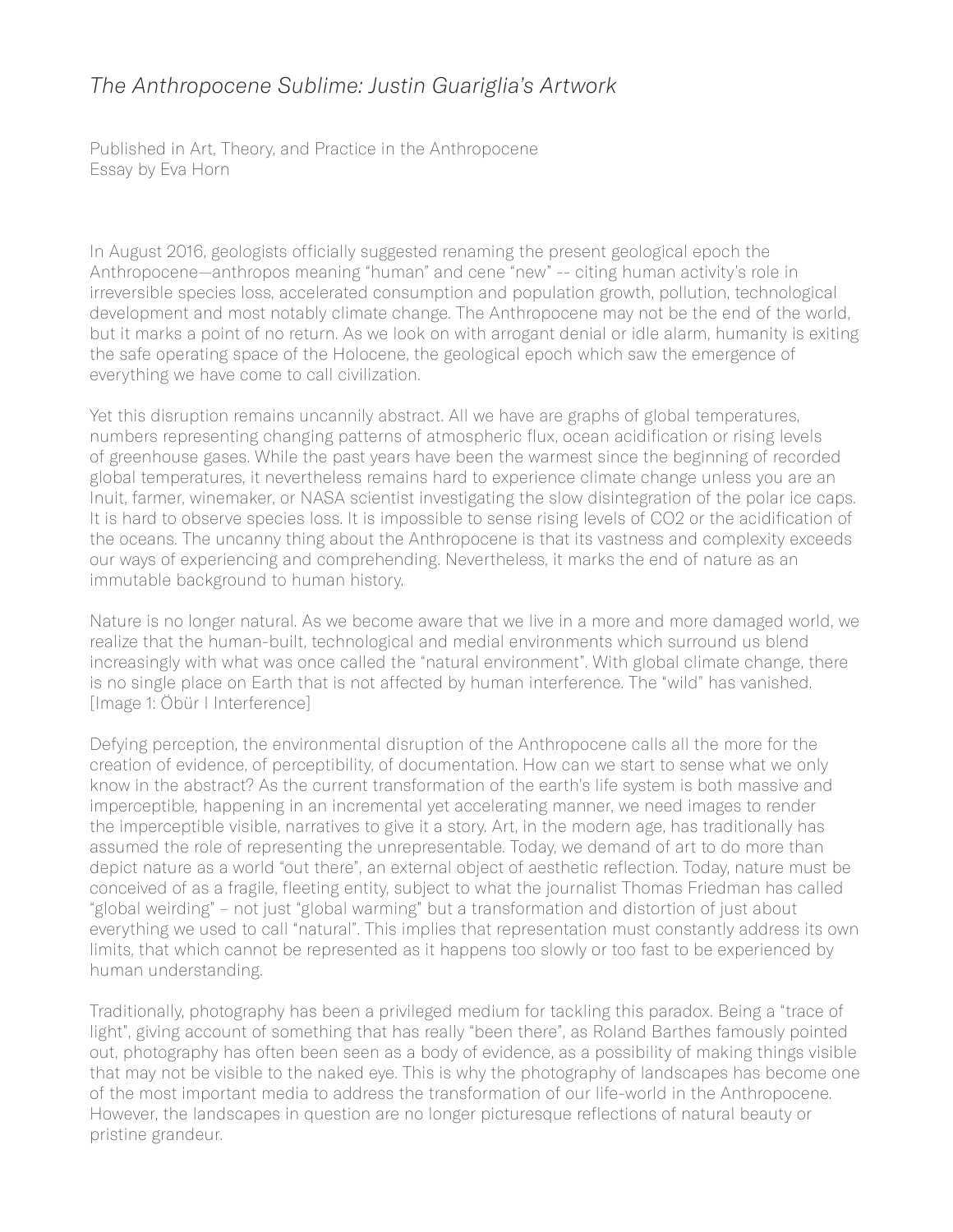Landscapes presented by photographers such as Edward Burtynsky, David Maisel, Justin Guariglia, and, in a different vein, even Andreas Gursky, are, as Foucault would have it, "heterotopias", spaces that are changing or changed in a complicated way, far-away, hidden, poisoned, destroyed, forgotten, reconstructed, re-shaped by human force. Photography bears witness to this global weirding, the unforeseen transformation of the entire world by human force.

One of the core tenets of the Anthropocene is the discovery that humankind has become a geological agent, comparable to the mighty forces of cyanobacteria, volcano eruptions or plate tectonics. Facing the Anthropocene – politically, philosophically, or aesthetically – means to conceive of both the force of human agency, and the human inability to control the effects and consequences of this agency. How can we reflect on this paradox? How can it translate into aesthetic representation?

The classical mode of dealing with this paradox of power and powerlessness, of pleasure and terror, reflexivity and shock, has been, since the 18th century, the sublime. The aesthetics of the sublime is about observing phenomena of violent destruction and overwhelming force. [Image Glacial Facade Study III] The overwhelming character of the sublime spectacle can be based on its immense scale or on its violence and force – making the observer feel infinitely small or weak in comparison. Traditionally nature was a favorite subject of an aesthetics of the sublime: the awe inspired by huge mountains, thunderstorms, the storm-swept sea, or natural disasters is the classical example in many treatises on the sublime. In the modern age, technology itself has become a powerful source of the sublime, be it the mighty architecture of bridges or power plants or the toxic brightness of the nuclear explosion. Yet, the observer typically experiences a sublime spectacle from a safe distance, and this experience is about relishing the horror or overwhelming intensity of the scene, as well as the pleasure of being able to perceive and reflect upon it. It calls for both emotional shock and for rational reflection.

What might an aesthetics of the sublime attuned to the Anthropocene be? It implies both the distance of the observer's point of view and the immediacy of being confronted with changes in the world which exceed our capacity of perception and comprehension. Its most emblematic visual paradigm may in fact be the gaze of aerial photography. Capturing the scope and scale of environmental destruction from high above, the photographer's distanced gaze is able to give visibility to as elusive a phenomenon as climate change or massive pollution. By emphasizing the immense scale of disruption, the gaze from above paradoxically can produce an image whose uncanny beauty conveys an immediacy which speaks to the affects of the observer.

The artist Justin Guariglia, a former documentary photographer, has created a number of powerful works dealing with the visualization of climate change. His point of departure is the scientific gaze, the objectifying yet concerned perspective of NASA glaciologists trying to chart the effects of global warming where it is taking its most dramatic course, the Arctic ice cap. As an embedded artist with NASA's Oceans Melting Greenland mission, Guariglia takes photographs of some of the most remote places on the planet.[Image Quaanaq] He transforms these basic visual data into highly complex, monumentally sized art works combining aerial photography with sophisticated artistic printing techniques. To the photographic view from afar Guariglia adds a complex, tactile surface, thus bringing the object of observation uncannily near. He reduces the shades of landscape to monochromatic patterns and deletes all background noise from the image, thus turning toward the essential through abstraction. Melting ice becomes a scattering of white particles on a black surface, brittle fragments of albedo lost in space. Working on a scale that is both huge and small, Guariglia's images translate the magnitude of the current disruption of climates, landscapes and life-worlds. [Image : Arctic Ocean I]